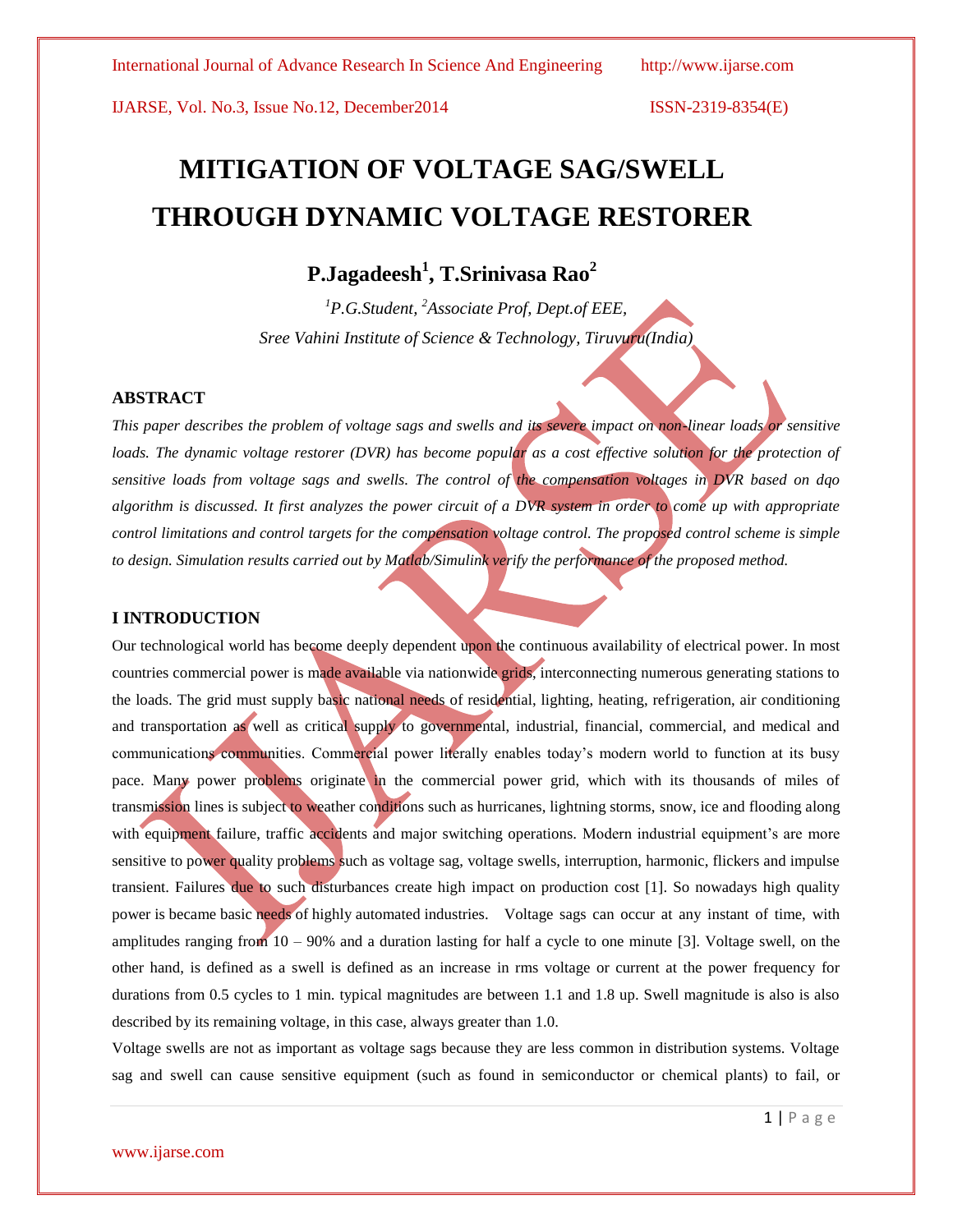### International Journal of Advance Research In Science And Engineering http://www.ijarse.com

### IJARSE, Vol. No.3, Issue No.12, December2014 ISSN-2319-8354(E)

# shutdown, as well as create a large current unbalance that could blow fuses or trip breakers. Switching off a large inductive load or Energizing a large capacitor bank is a typical system event that causes swells [1].

This paper introduces Dynamic Voltage Restorer and its operating principle. Then, a simple control based on dqo method is used to compensate voltage sags/swell. At the end, MATLAB/SIMULINK model based simulated results were presented to validate the effectiveness of the proposed control method of DVR.

# **II CONVENTIONAL SYSTEM CONFIGURATION OF DVR**

Dynamic Voltage Restorer is a series connected device designed to maintain a constant RMS voltage value across a sensitive load. The DVR considered consists of:

- a. an injection / series transformer
- b. a harmonic filter,
- c. a Voltage Source Converter (VSC),
- d. an energy storage and
- e. a control system , as shown in Figure.



# **Fig 1: Schematic Diagram of DVR**

The basic function of the DVR is to inject a dynamically controlled voltage VDVR generated by a forced commutated converter in series to the bus voltage by means of a booster transformer. The momentary amplitudes of the three injected phase voltages are controlled such as to eliminate any detrimental effects of a bus fault to the load voltage VL. This means that any differential voltages caused by transient disturbances in the ac feeder will be compensated by an Equivalent voltage generated by the converter and injected on the medium voltage level through the booster transformer.

The DVR has three modes of operation which are: protection mode, standby mode, injection/boost mode.

1. **Protection mode:** If the over current on the load side exceeds a permissible limit due to short circuit on the load or large inrush current, the DVR will be isolated from the systems by using the bypass switches (S2 and S3 will open) and supplying another path for current (S1 will be closed).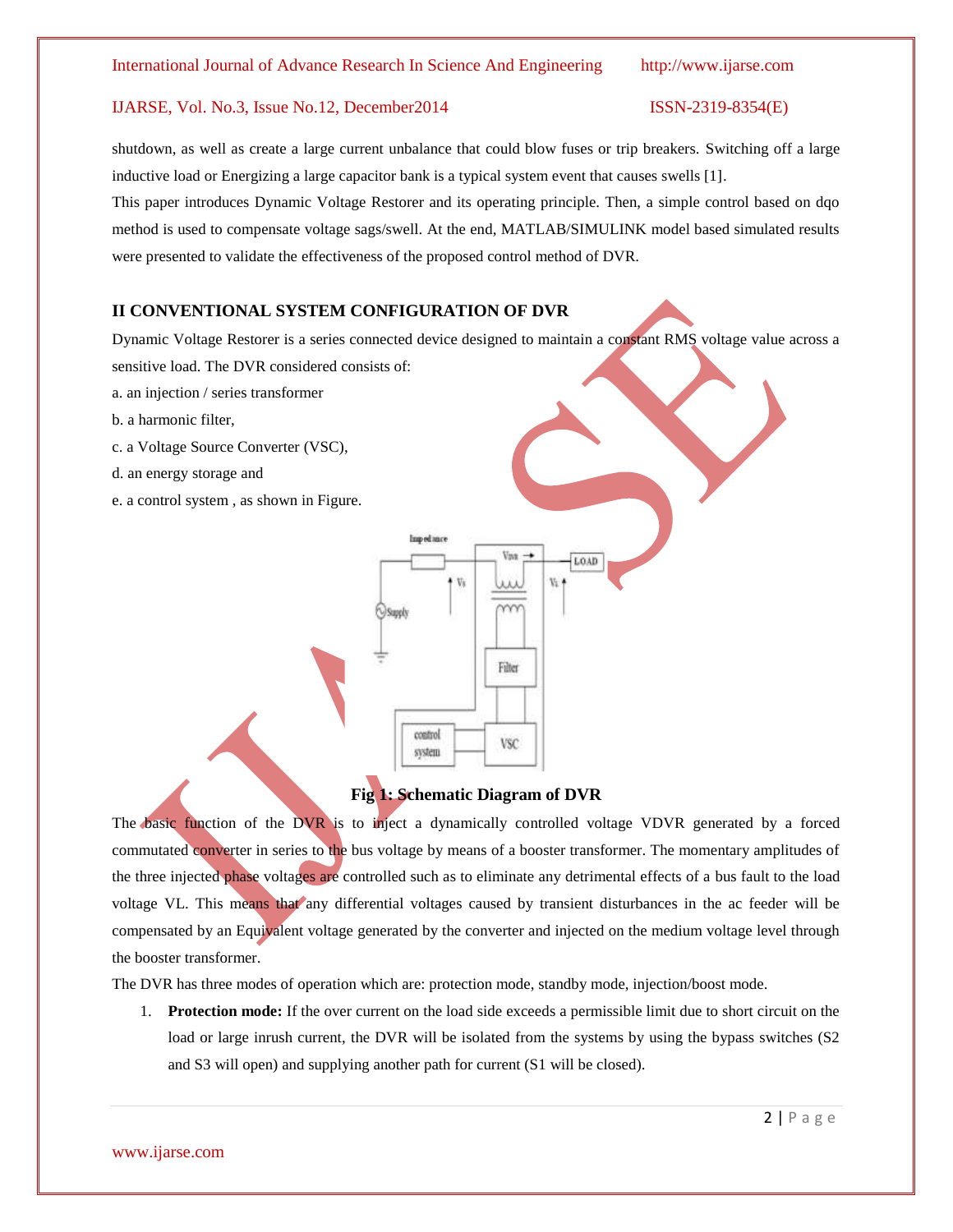### International Journal of Advance Research In Science And Engineering http://www.ijarse.com

### IJARSE, Vol. No.3, Issue No.12, December2014 ISSN-2319-8354(E)

- 2. **Standby Mode: (VDVR= 0):** In the standby mode the booster transformer's low voltage winding is shorted through the converter. No switching of semiconductors occurs in this mode of operation and the full load current will pass through the primary.
- **3. Injection/Boost Mode: (VDVR>0):** In the Injection/Boost mode the DVR is injecting a compensating voltage through the booster transformer due to the detection of a disturbance in the supply voltage.

In the Fig. 2, Vg is the source voltage, V1 is the incoming supply voltage before compensation,

V2 is the load voltage after compensation, is the series injected voltage of the DVR and I is the line current. The restorer typically consists of an injection transformer, the secondary winding of which is connected in series with the distribution line, a pulse-width modulated (PWM) voltage source inverter (VSI) bridge connected to the primary of the injection transformer and an energy storage device connected at the dc-link of the inverter bridge. The series injected voltage of the DVR, Vdvr, is synthesized by modulating pulse widths of the inverter-bridge switches. The injection of an appropriate Vdvr in the face of an up-stream voltage disturbance requires a certain amount of real and reactive power supply from the DVR. The reactive power requirement is generated by the inverter.



# **III Z-SOURCE INVERTER**

Z-source inverter has X-shaped impedance network on its DC side, which interfaces the source and inverter Hbridge. It facilitates both voltage-buck and boost capabilities. The impedance network composed of split inductors and two capacitors. The supply can be DC voltage source or DC current source or AC source. Z-source inverter can be of current source type or voltage source type. Fig. 3 shows the general block diagram of Z-Source inverter.



**Fig3 General Block Diagram of Z-Source Inverter**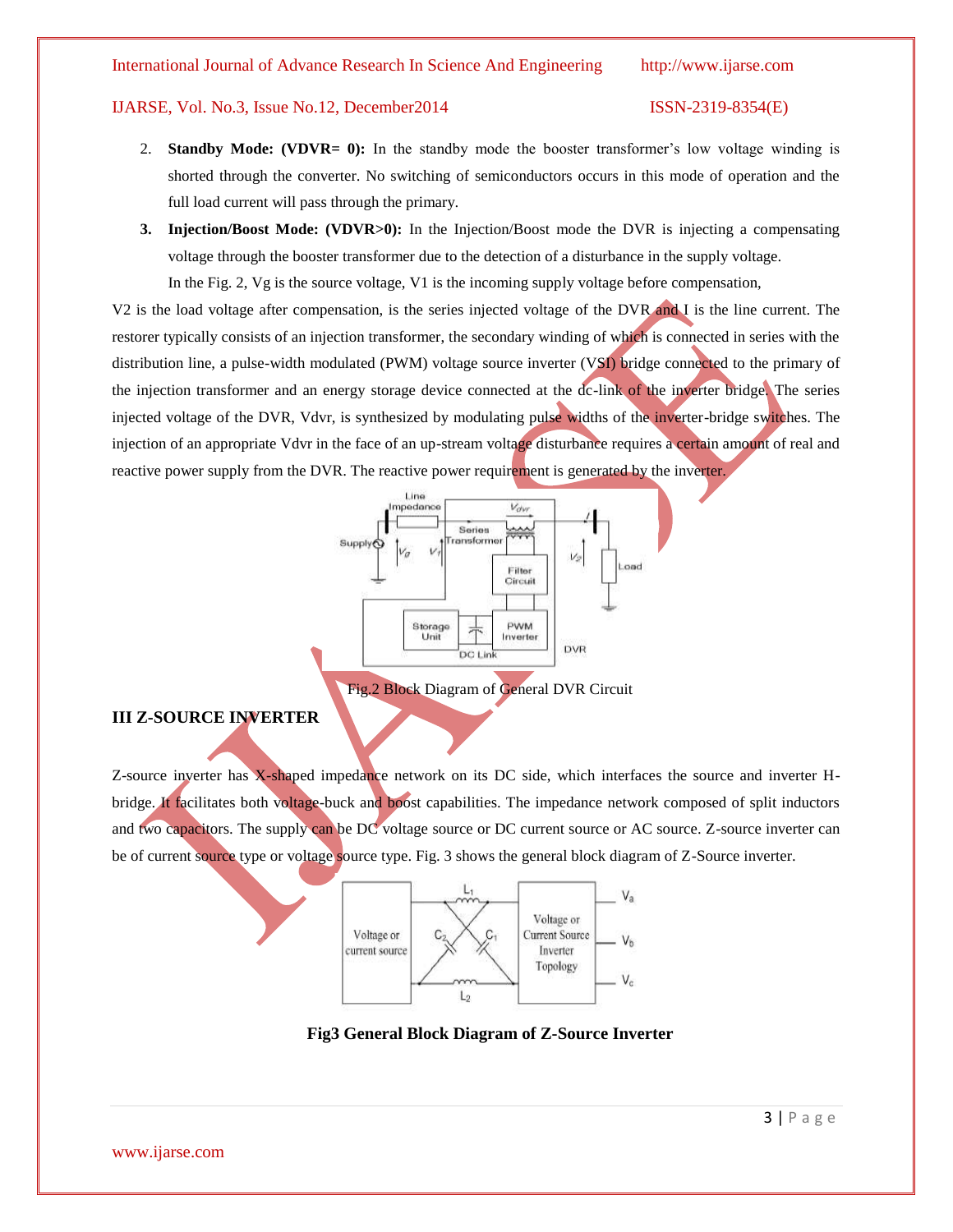### IJARSE, Vol. No.3, Issue No.12, December2014 ISSN-2319-8354(E)

# **IV SIMULATION DIAGRAM AND RESULT**

Figure 4 shows the configuration of the proposed DVR design using MATLAB/SIMULINK, where the outputs of a three-phase half-bridge inverter are connected to the utility supply via wye-open connected series transformer. Once a voltage disturbance occurs, with the aid of dqo transformation based control scheme, the inverter output can be steered in phase with the incoming ac source while the load is maintained constant. As for the filtering scheme of the proposed method, output of inverter is installed with capacitors and inductors.



# **Fig 4: Simulation circuit for Voltage Sag/Swell with Dvr for the Proposed Model**

DVR shown in figure: 5 is simulated for voltage sag/swell. The result for simulation of voltage sag is given in shown in figure: 6. Simulation started with 40% voltage sag from 0.10s to 0.20s. Figure shows the supply voltage, injected voltage, load voltage and load current. It is observed that DVR is able to inject the positive voltage component in all three phases during the supply voltage sag. It is noted that even variation in supply voltage, load voltage remains constant. It is also observed at the time instant of 0.10s and 0.20s load voltage has some minor transients but magnitude of load voltage and load current unaltered during this span of time.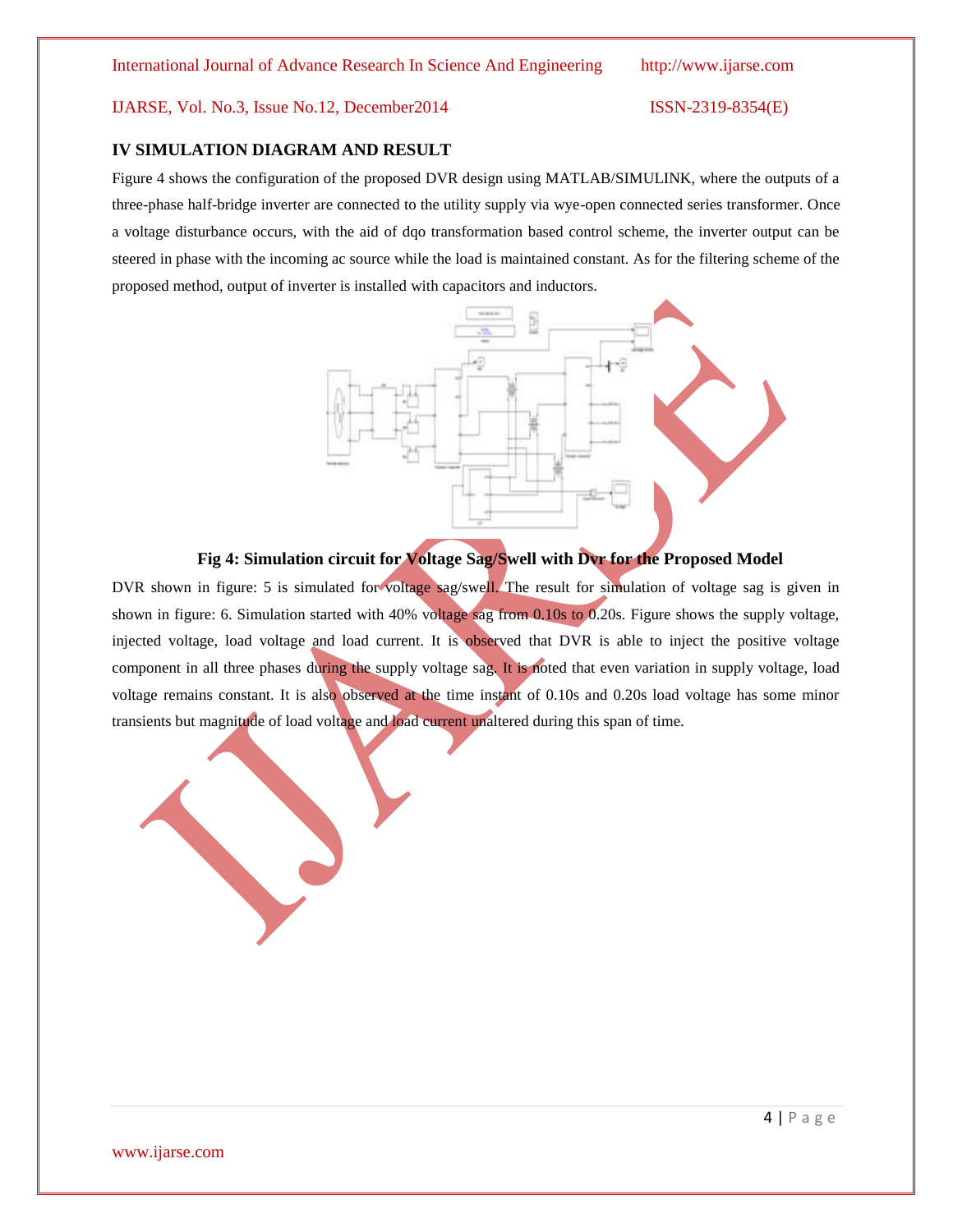



**Fig 5: Simulation results for voltage sag and dvr voltage Fig 6: Three-phase voltages swell: (a)-Source voltage, (b)-Injected voltage, (c)-Load voltage**

# **V CONCLUSION**

In this paper voltage sag/swell compensation and elimination of fault using Single phase and Three phase Z-Source inverter based Dynamic Voltage Restorer is considered. The control technique is designed using in-phase compensation and used a closed loop control system to detect the magnitude error between voltages during pre-sag and sag periods. The modeling and simulation of closed loop control of voltage sag/swell mitigation were carried out using MATLAB software. The simulation results show that the developed control technique with proposed single phase & three phase DVR is simple and efficient. From the simulation results it was observed that dynamic voltage restorer compensates 25% of voltage sag and 30% of voltage swell.